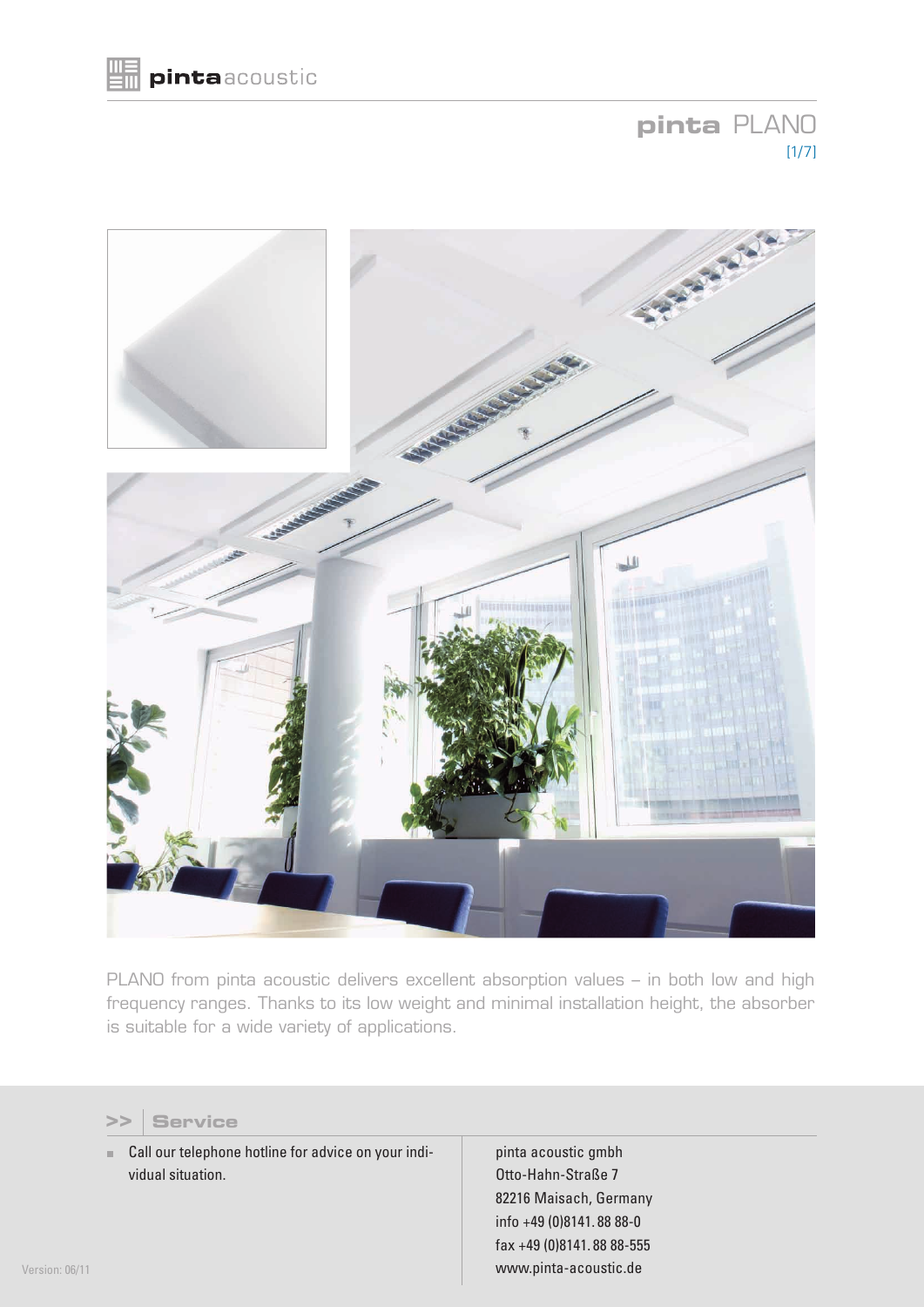# **pinta** PLANO [2/7]



**PLANO – the versatile acoustic system**

PLANO consists of an "open cell" foam on a melamine resin basis and satisfies the requirements of building material class B1 according to DIN 4102. The extensive range of products makes the absorber suitable for numerous applications. Whether you want a bevel cut design or a particular choice of colors: Plano offers a wide range of options and provides a rational alternative in many situations.



### **>> Choose from a range of alternatives:**

- pinta SONEX m.
- pinta PYRAMID u.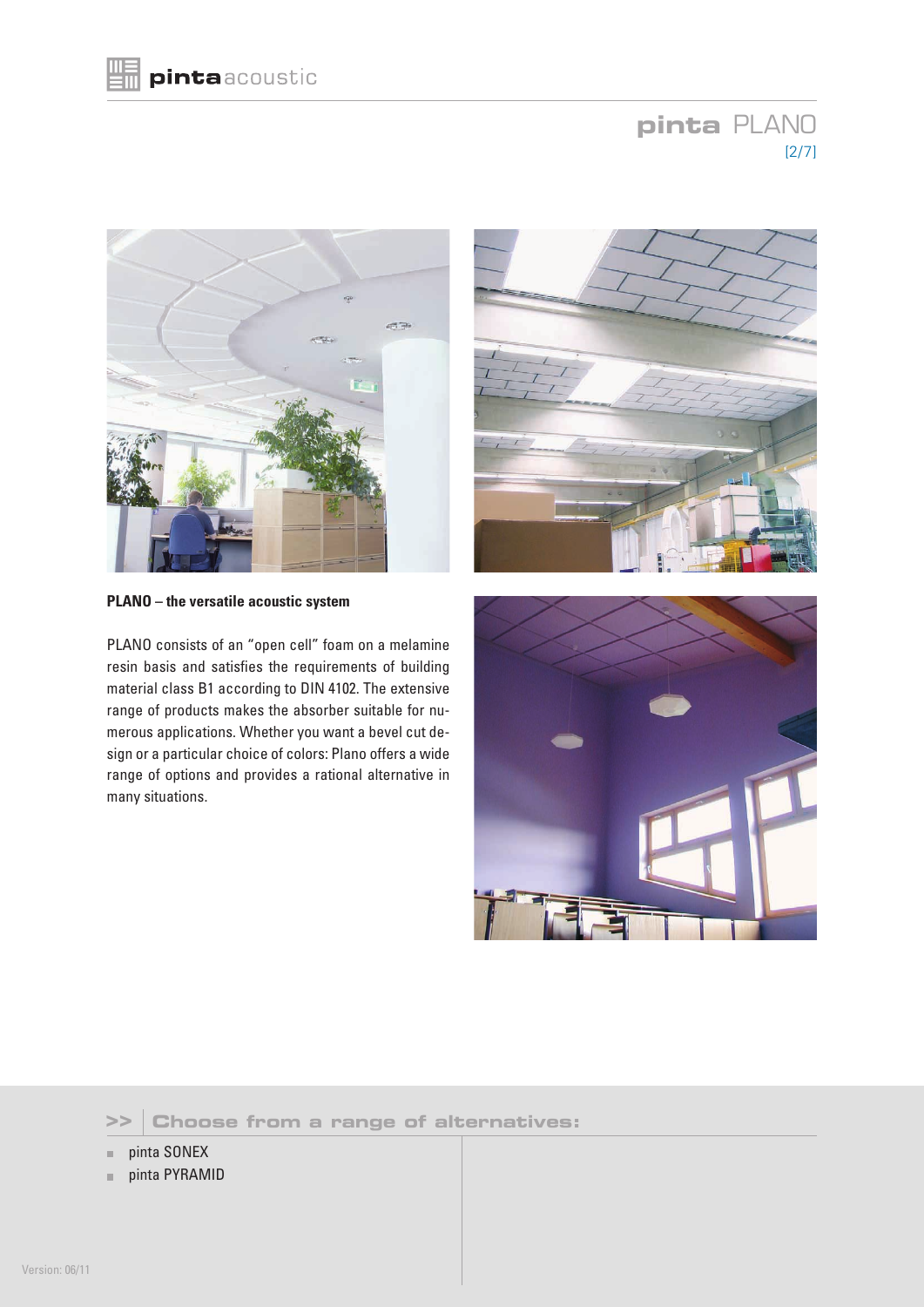# **pinta** PLANO [3/7]



#### **Product advantages**

- Also pinta PLANO F available with bevel cut
- Easy to install using fireproof system adhesives
- **Environment-friendly, being free from synthetic and** natural mineral fibers, halogens and CFCs
- Reduced transport and handling costs due to low weight
- Exceptionally good sound absorption
- Customized color schemes possible
- Variable panel sizes and element thicknesses possible
- High resistance to ageing

#### **Colors**

pinta PLANO is available in the following standard colors:



white gray

Other colors are available for willtec on request, subject to a minimum order quantity of 100 m².

#### **Dimensions**

1,250 x 625 mm

Other dimensions up to 3,000 x 1,250 mm on request.



| $\alpha_{n}$          | 0.15 | 0.20 | 0.40 | 0.65 | 0.75 | 0.85 |
|-----------------------|------|------|------|------|------|------|
| PLANO 50              |      |      |      |      |      |      |
| $\alpha_{0}$          | 0.30 | 0.55 | 0.90 | 0.90 | 0.90 | 0.90 |
| PLANO 80              |      |      |      |      |      |      |
| -----<br>$\alpha_{n}$ | 0.35 | 0.90 | 1.00 | 0.95 | 0.95 | 0.95 |
|                       |      |      |      |      |      |      |

#### **willtec product data**

| Characteristic                                                       | DIN                    | Value,                          |  |  |  |
|----------------------------------------------------------------------|------------------------|---------------------------------|--|--|--|
| Base material                                                        |                        | Melamine resin foam             |  |  |  |
| Colors*                                                              |                        | white                           |  |  |  |
|                                                                      |                        | gray                            |  |  |  |
| Material density**                                                   | <b>EN ISO 845</b>      | $9.5 \pm 1.5$ kg/m <sup>3</sup> |  |  |  |
| Fire rating                                                          | <b>DIN 4102</b>        | B1 (flame-retardant)            |  |  |  |
| General test certificate issued                                      |                        | P-NDS04-291                     |  |  |  |
| by building authorities                                              |                        |                                 |  |  |  |
| Thermal conductivity ( $d = 50$ mm)                                  | DIN 52,612             | $\lambda_{10,tr}$ < 0.035 W/mK  |  |  |  |
| Sound absorption coefficient                                         | DIN 52 215             | >90%                            |  |  |  |
| $(d = 50$ mm; 2000 Hz)                                               |                        |                                 |  |  |  |
| Tensile strength                                                     | <b>DIN EN ISO 179</b>  | 120 to 180 kPa                  |  |  |  |
| Percentage elongation after                                          | <b>DIN EN ISO 1798</b> | 15 to 29%                       |  |  |  |
| fracture                                                             |                        |                                 |  |  |  |
| <b>Compression hardness</b>                                          | ISO 3386-1             | 6 to 11 kPa                     |  |  |  |
| Diffusion resistance coefficient                                     | DIN 52615              | approx. 1 to 2                  |  |  |  |
| Length-specific                                                      | <b>DIN EN 29053</b>    | 8 to 20 kNs/m <sup>4</sup>      |  |  |  |
| flow resistance                                                      |                        |                                 |  |  |  |
| Long-term temperature stability                                      |                        | 180 °C                          |  |  |  |
| Short-term temperature stability                                     |                        | 220 °C                          |  |  |  |
| The foam may have pores of different sizes according to the texture. |                        |                                 |  |  |  |

\* Colors may vary.

\*\* Pursuant to EN ISO 845 determined with samples having the following minimum dimensions: 250 x 250 x 250 mm.

#### **Thicknesses**

10, 20, 30, 40, 50, 80 and 100 mm. Other thicknesses on request.

Sound absorption coefficient $\alpha_p$ , pinta PLANO, according to DIN EN ISO 11654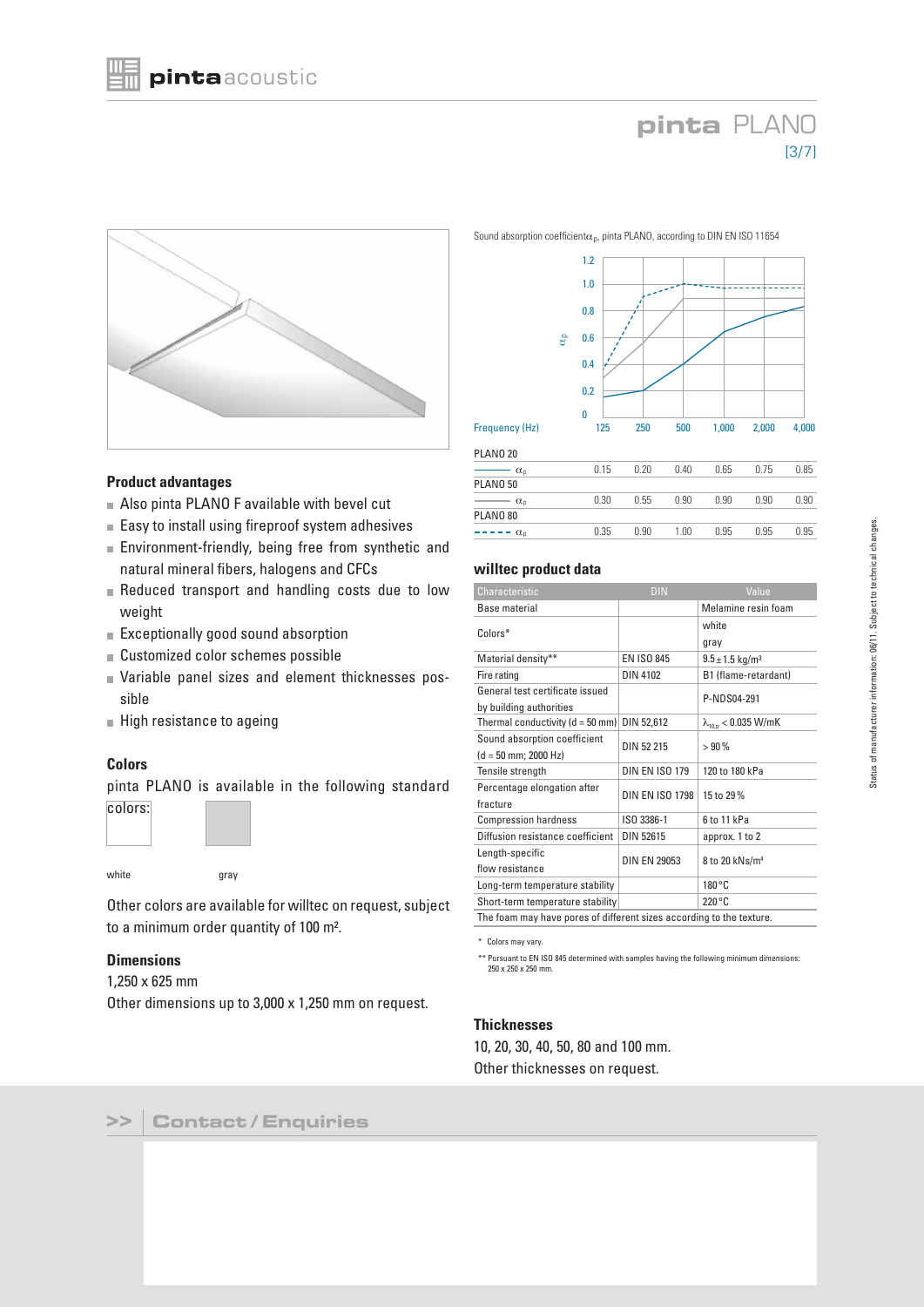# **pinta** PLANO  $[4/7]$



Cut absorber to the required size



Apply acoustic adhesive



Lay absorbers with a gap of up to 20 mm

### **Installation advice**

We recommend using the adhesives below for adhesion of pinta PLANO to the following surfaces:

- porous surfaces, such as wood, brick or concrete: pinta acoustic adhesive D
- smooth, non-porous surfaces such as steel panels or PVC: pinta acoustic adhesive S

Gloves should be worn when installing pinta PLANO, to avoid getting dirt on the panels. The absorbers can be cut with a sharp knife. We recommend laying the absorbers with a shadow gap of up to 20 mm, to achieve an optimum appearance.

#### **pinta acoustic adhesive D**

#### **Field of application**

Adhesion of pinta absorbers (except A2 products) to porous interior surfaces.

#### **Features**

pinta acoustic adhesive D is ready for use and bonds immediately. Nevertheless, absorbers can be adjusted within 5 minutes after laying. pinta acoustic adhesive D adheres securely to concrete, mineral plasters, brickwork and boards made of gypsum, plasterboards and gypsum fibers as well as wooden particle boards (manufacturer's instructions must be followed).

#### **Shelf life**

At least 12 months when stored in a dry, frost-free place in unopened original packaging.

### **FAQs about bonding with acoustic adhesive D >>**

- **Spacing between elements: up to 20 mm**
- **Acoustic adhesive D is ready for use**
- Element adjustment time: 5 minutes m.
- Shelf life: 12 months in unopened original package
- Consumption: 1.2 to 1.5 kg/m<sup>2</sup> for whole-area bonding
- **Working temperature range: +5 to +25 °C**
- Drum sizes: 5 and 20 kg  $\mathcal{C}$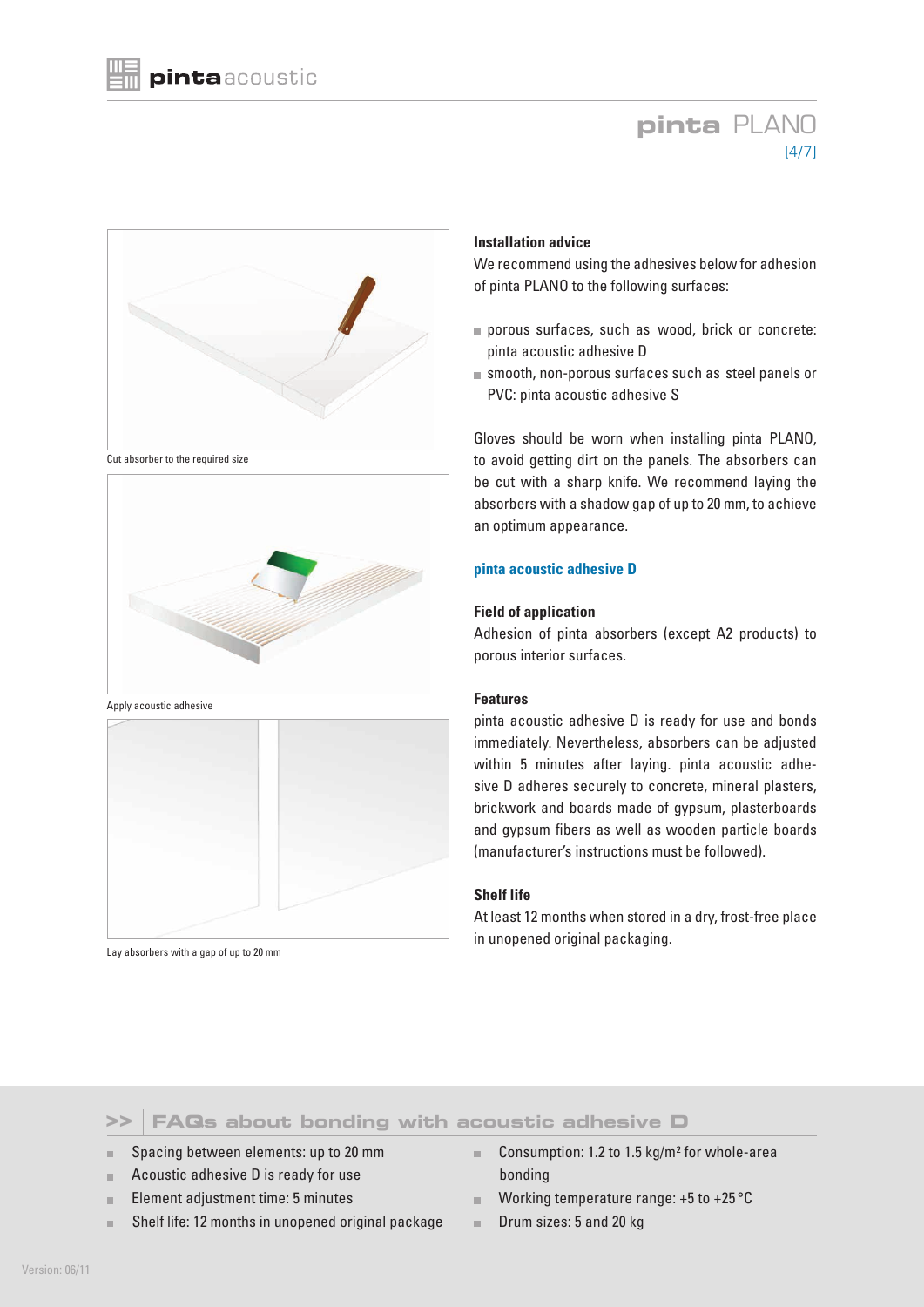### **pinta** PLANO [5/7]

**Lowest film formation temperature** approx. +4 °C.

#### **Working temperature range**

From approx. +5 °C to approx. +25 °C. Generally, pinta acoustic adhesive D must not be exposed to sub-zero temperatures.

#### **Surface**

Surfaces must be even, clean, dry, solid, stable and free of dust, oil and wax. In particular, wallpapers and coats of paint must be removed. Surfaces with insufficient stability, e.g. loose plasters, must be undercoated using a commercially available primer thinned with water in a ratio of 1:1. Uneven surfaces must be smoothed. We recommend carrying out an adhesion test.

#### **Application**

Using a toothed putty-knife (size 3-4), pinta acoustic adhesive D is applied to the whole surface area. The absorbers are pressed on and aligned. Fresh spots of adhesive must be wiped off with water. During and after adhesion of pinta products, good ventilation must be ensured so that the adhesive sets quickly.

#### **Consumption**

1.2 to 1.5 kg/m² for whole-area adhesion.

#### **Please note**

We recommend carrying out an adhesion test.

#### **pinta acoustic adhesive S**

#### **Fields of application**

pinta acoustic adhesive S is a polydimethylsiloxane based adhesive and is particularly suitable for bonding pinta absorbers to smooth, non-porous surfaces.

#### **Features**

pinta acoustic adhesive S is ready for use and bonds immediately. Nevertheless, absorbers can be adjusted within 5 minutes after laying. pinta acoustic adhesive S adheres securely to surfaces such as steel panels, trapezoidal sheet metal and PVC.

#### **Shelf life**

12 months when stored in a dry, cool and frost-free place in unopened original packaging.

#### **Working temperature range**

From approx.  $+5$ °C to approx.  $+40$ °C. Generally, pinta acoustic adhesive S must not be exposed to sub-zero temperatures.

#### **Skin formation**

Within 5 minutes at +23 °C and 50% relative humidity.

#### **Temperature resistance**

Von  $-50$  °C bis  $+180$  °C.

#### **Surface pre-treatment**

Surfaces must be stable, clean, dry, and free of oil and grease.

### **FAQs about bonding with acoustic adhesive S >>**

Spacing between elements: 20 mm

- **Acoustic adhesive S is ready for use**
- Element adjustment time: 5 minutes m.
- Shelf life: 12 months in unopened original package
- Consumption: half a cartridge per m²  $\sim$
- $\mathbb{R}^d$ Working temperature range: +5 to +40 °C
- Packaging units: 12 pcs. per carton  $\bar{\alpha}$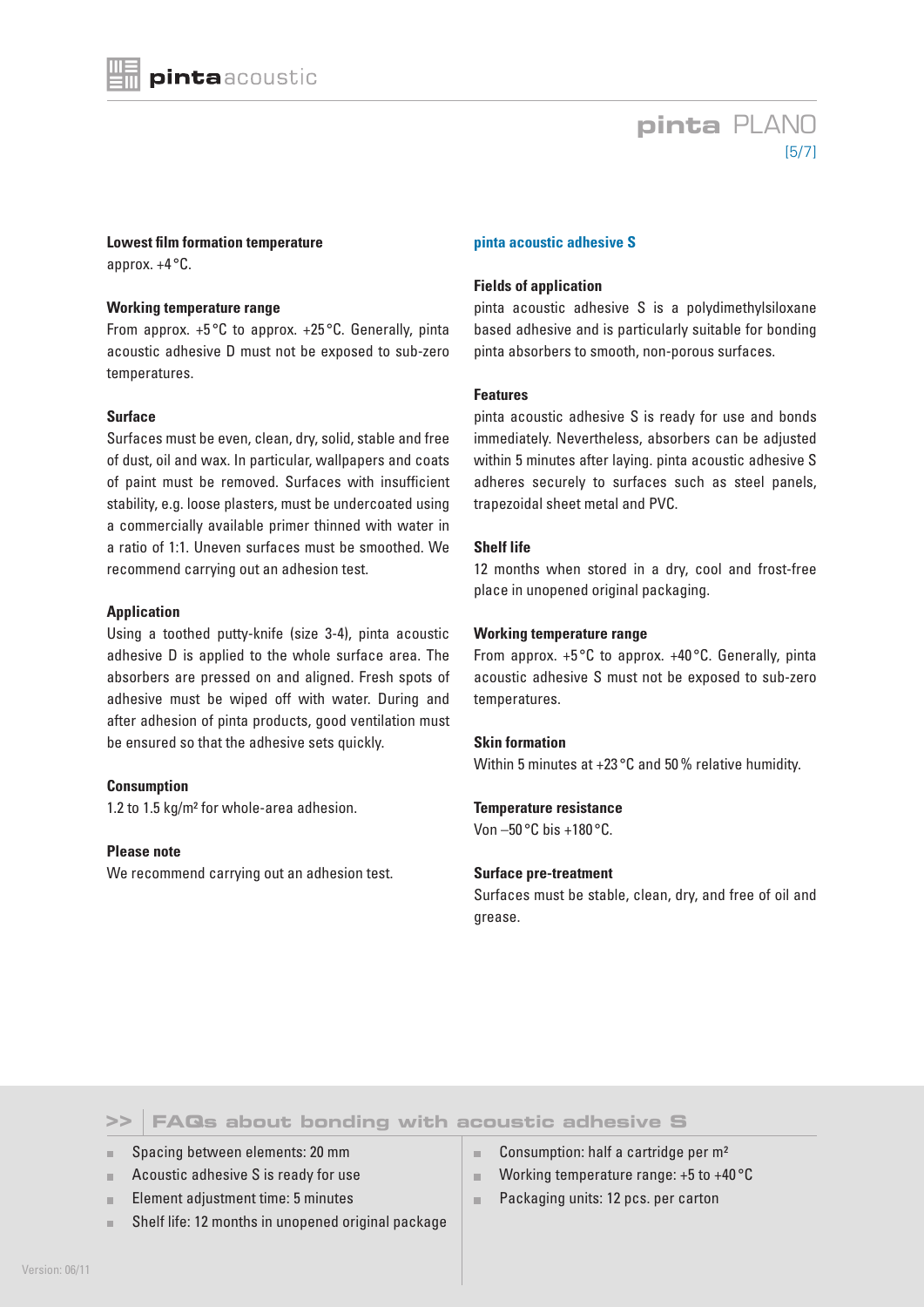# **pinta** PLANO [6/7]

#### **Application**

pinta acoustic adhesive S is applied to the surface in strips. The number of strips depends on the product and the size of the absorbers.

#### **Consumption**

approx. half a cartridge per m².

#### **Please note**

We recommend carrying out an adhesion test.

#### **Shelf life**

At least 12 months when stored in a dry, frost-free place in unopened original packaging.



Cut absorber to the required size



Apply acoustic adhesive



Lay absorbers with a gap of up to 20 mm

#### **Notes on adhesion >>**

We recommend carrying out an adhesion test, as the precise composition of the underlying surface must always be verified on site. Surfaces must be even, clean, dry, solid, stable and free of dust, oil and wax. In particular, wallpapers and coats of paint must be removed. Surfaces with insufficient stability, e.g. loose plasters, must be undercoated using a commercially available primer thinned with water in a ratio of 1:1. Uneven surfaces must be smoothed.